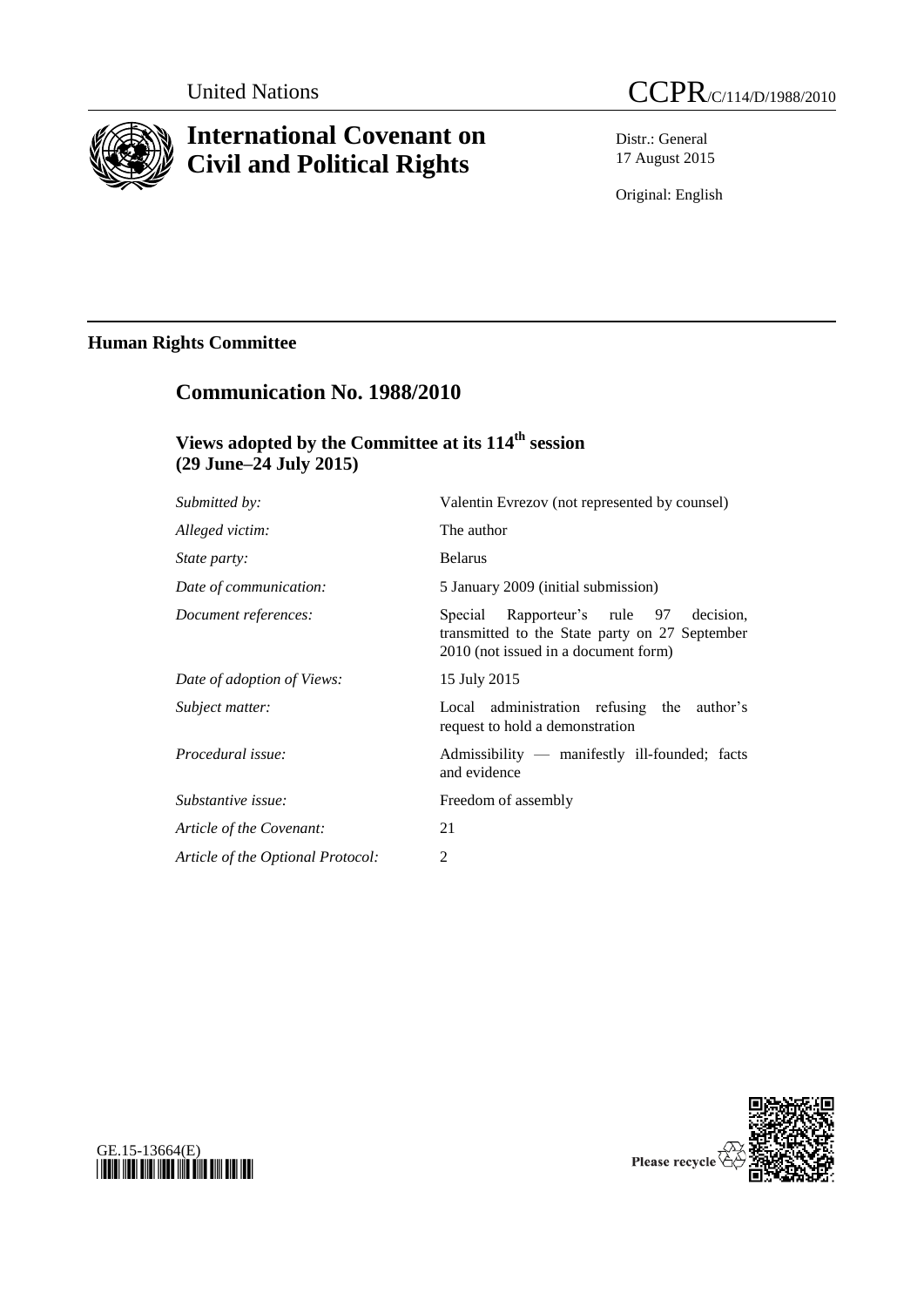### **Annex**

### **Views of the Human Rights Committee under article 5, paragraph 4, of the Optional Protocol to the International Covenant on Civil and Political rights (114th session)**

concerning

#### **Communication No. 1988/2010**\*

| Submitted by:          | Valentin Evrezov (not represented by counsel) |
|------------------------|-----------------------------------------------|
| Alleged victim:        | The author                                    |
| <i>State party:</i>    | <b>Belarus</b>                                |
| Date of communication: | 5 January 2009 (initial submission)           |

*The Human Rights Committee*, established under article 28 of the International Covenant on Civil and Political Rights,

*Meeting on* 15 July 2015,

*Having concluded* its consideration of communication No. 1988/2010, submitted to the Human Rights Committee under the Optional Protocol to the International Covenant on Civil and Political Rights,

*Having taken into account* all written information made available to it by the author of the communication and the State party,

*Adopts the following*:

#### **Views under article 5, paragraph 4, of the Optional Protocol**

1. The author of the communication is Valentin Evrezov, a Belarusian national born in 1954. He claims to be a victim of violations by Belarus of his rights under article 21 of the International Covenant on Civil and Political Rights. The author is unrepresented. The Optional Protocol entered into force for the State party on 30 December 1992.

#### **The facts as presented by the author**

2.1 On 15 August 2007, the author filed an application with the Executive District Committee of the town of Zhlobin with a request to hold, on 30 August 2007, together with several other citizens, a picket to protest against the politically motivated imprisonment of the former presidential candidate, Aleksand Kozulin.

<sup>\*</sup> The following members of the Committee participated in the examination of the present communication: Yadh Ben Achour, Lazhari Bouzid, Sarah Cleveland, Olivier De Frouville, Ahmed Amin Fathalla, Yuji Iwasawa, Ivana Jelić, Duncan Laki Muhumuza, Photini Pazartzis, Mauro Politi, Sir Nigel Rodley, Victor Manuel Rodríguez-Rescia, Fabián Omar Salvioli, Dheerujlall Seetulsingh, Anja Seibert-Fohr, Yuval Shany, Konstantine Vardzelashvili and Margo Waterval.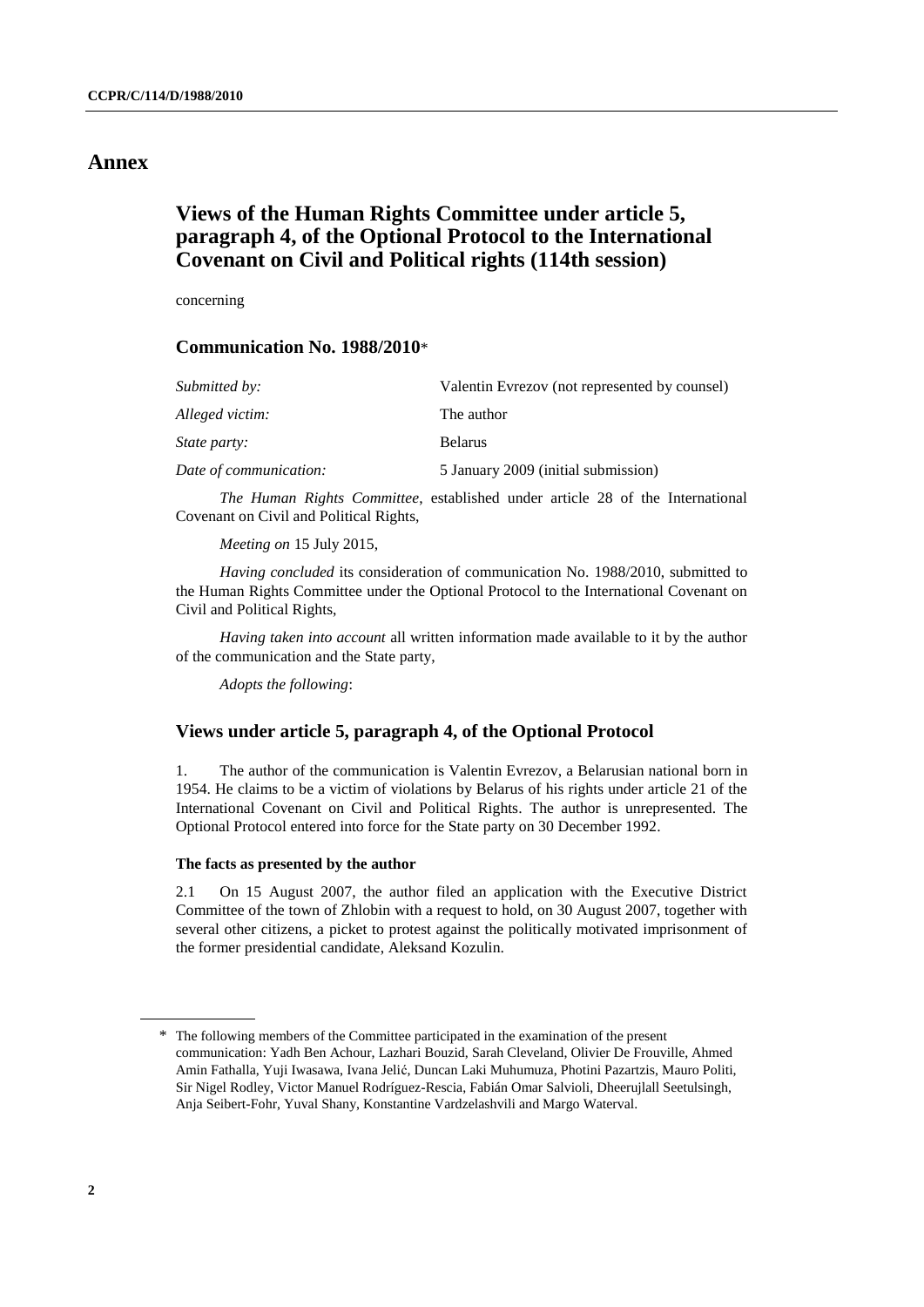2.2 On 23 August 2007, the Executive District Committee of Zhlobin issued a decision prohibiting the event. The reason given for the prohibition was that the declared purpose of the demonstration contradicted a court verdict, according to which Mr. Kozulin's sentence was unrelated to his political opinions.

2.3 On an unspecified date, the author and his fellow campaigners filed an appeal against the decision of Executive Committee before the District Court, which was rejected on 17 October 2007. The Court noted that, since, according to the verdict, Mr. Kozulin's political views had not been the basis for his sentence, the authorities' refusal to allow the event was legal and justified. The author filed a cassation appeal against the District Court's decision to the Regional Court of Gomel. On 27 November 2007, the Regional Court confirmed the decision of the first instance and rejected the appeal.

2.4 In addition, the author requested his case to be reviewed under the supervisory review procedures to the Chair of the Regional Court and to the Chair of the Supreme Court of Belarus. Both rejected his appeals, on 14 March 2008 and on 5 June 2008, respectively. In his appeals, the author claimed that the refusal to allow him to conduct his campaign violated article 21 of the Covenant.

#### **The complaint**

3. The author claims to be a victim of violation by Belarus of his rights under article 21 of the Covenant. He submits that neither the executive authorities nor the courts attempted to explain whether the restriction imposed on his right to freedom of association was permissible for the purposes of the second sentence of article 21 of the Covenant. He maintains that the above restriction was necessary neither in the interest of national security or public order, nor for the protection of the public morals or the health or rights of other persons. He submits that the courts refused to apply the provision of the Covenant, in violation of articles 26 and 27 of the Vienna Convention on the Law of Treaties between States and International Organizations or between International Organizations and of article 15 of the Law Regarding International Treaties of the Republic of Belarus, which states that the provisions of international treaties that have entered into force in Belarus constitute part of the applicable law in the State party.

#### **State party's observations on admissibility**

4.1 In its note verbale of 6 January 2011, the State party, inter alia, recalled that it had repeatedly expressed its legitimate concerns to the Committee regarding unjustified registration of individual communications, and that the majority of its concerns related to communications that had been submitted by individuals who deliberately had not exhausted all available remedies in the State party, including by filing, an appeal with the Prosecutor's Office under the supervisory review procedure against judgements that have taken effect. The State party added that, inter alia, the present communication had been "registered in violation of the provisions of the Optional Protocol" and that, therefore, there were "no legal grounds for (its) consideration by the State party".

4.2 In its letter of 19 April 2011, the Chair of the Committee informed the State party that it was implicit in article 4, paragraph 2, of the Optional Protocol to the Covenant that a State party must provide the Committee with all the information at its disposal. Therefore, the State party was requested to submit further observations as to the admissibility and the merits of the present case. The Chair also informed the State party that, in the absence of further information from it, the Committee would proceed with the examination of the communication based on the information available to it.

4.3 On 30 September 2011, the State party was again invited to submit its observations on admissibility and merits.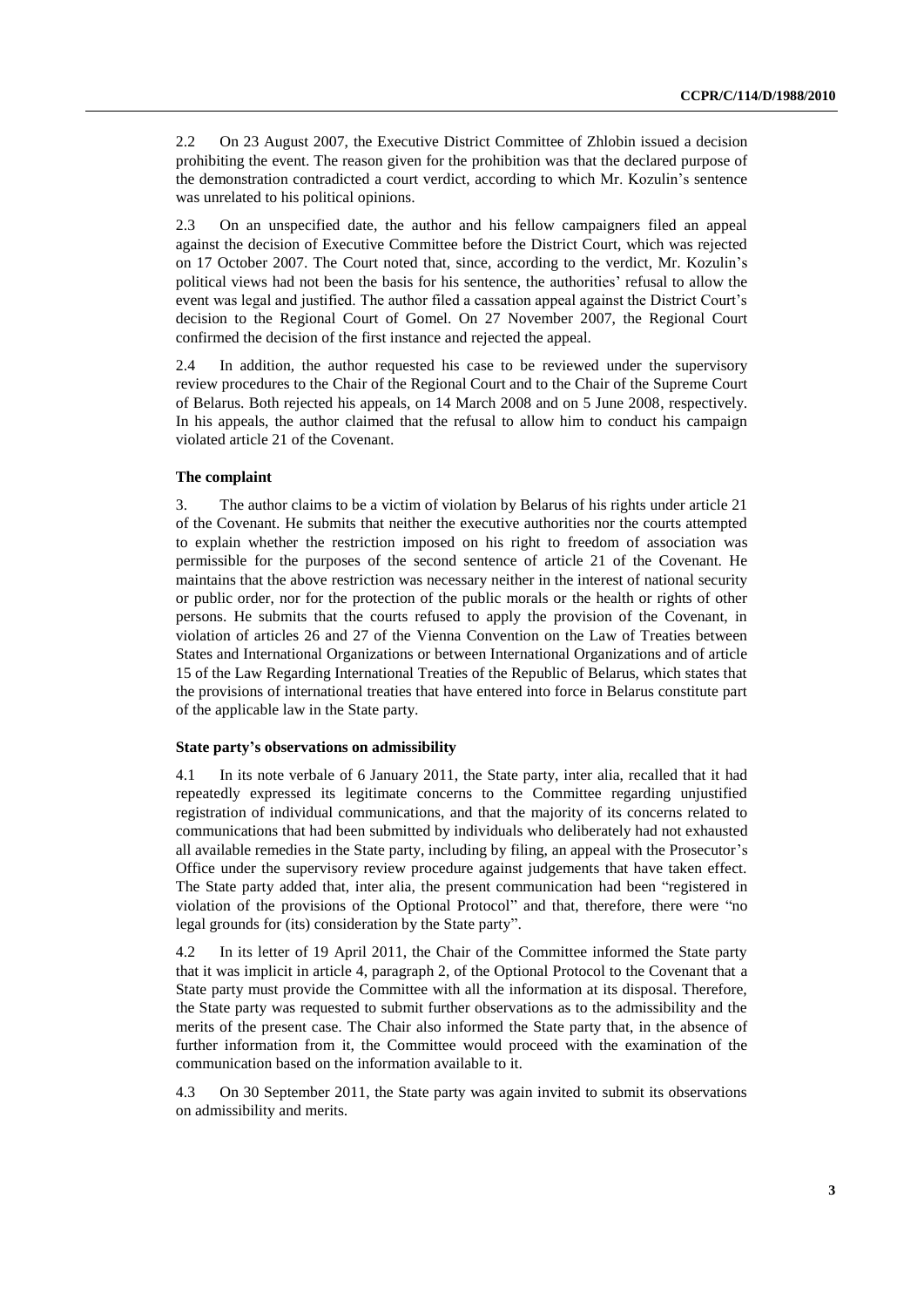4.4 On 5 October 2011, the State party submitted, inter alia, with regard to the present communication, that it believed that there were no legal grounds for the consideration of the author's communication insofar as it had been registered in violation of article 1 of the Optional Protocol. It maintained that all available domestic remedies had not been exhausted, as required by article 2 of the Optional Protocol, since no appeal had been filed to the Prosecutor's offices for supervisory judicial review.

4.5 On 25 October 2011, the State party was again invited to submit its observations on the admissibility and merits. It was again informed that, in the absence of further information from the State party, the Committee would proceed with the examination of the communication based on the information available to it.

4.6 In a note verbale dated 25 January 2012, the State party submitted that, upon becoming a party to the Optional Protocol, it had agreed, under article 1 thereof, to recognize the competence of the Committee to receive and consider communications from individuals subject to its jurisdiction who claimed to be victims of a violation by the State party of any rights protected by the Covenant. It noted, however, that that recognition had been undertaken in conjunction with other provisions of the Optional Protocol, including those establishing criteria regarding petitioners and the admissibility of their communications, in particular articles 2 and 5. The State party maintained that, under the Optional Protocol, States parties had no obligation to recognize the Committee's rules of procedure nor its interpretation of the provisions of the Optional Protocol, which could only be effective when done in accordance with the Vienna Convention on the Law of Treaties. It submitted that, in relation to the complaint procedure, States parties should be guided first and foremost by the provisions of the Optional Protocol, and that references to the Committee's long-standing practice, methods of work and case law are not subjects of the Optional Protocol. It also submitted that any communication registered in violation of the provisions of the Optional Protocol would be viewed by the State party as incompatible with the Optional Protocol and would be rejected without comments on the admissibility or merits, and any decision taken by the Committee on such rejected communications would be considered by its authorities as "invalid". The State party considered that the present communication, as well as several other communications before the Committee, had been registered in violation of the Optional Protocol.<sup>1</sup>

#### **Issues and proceedings before the Committee**

#### *The State party's lack of cooperation*

5.1 The Committee notes the State party's assertion that there are no legal grounds for consideration of the author's communication, insofar as it was registered in violation of the provisions of the Optional Protocol; that it has no obligation to recognize the Committee's rules of procedure nor the Committee's interpretation of the provisions of the Optional Protocol; and that any decision taken by the Committee on the present communication will be considered "invalid" by its authorities.

5.2 The Committee recalls that, under article 39, paragraph 2, of the Covenant, it is empowered to establish its own rules of procedure, which States parties have agreed to recognize. It further observes that, by adhering to the Optional Protocol, a State party to the Covenant recognizes the competence of the Committee to receive and consider communications from individuals claiming to be victims of violations of any of the rights set forth in the Covenant (preamble and art. 1 of the Optional Protocol). Implicit in a State's

<sup>&</sup>lt;sup>1</sup> See, inter alia, communication No. 1949/2010, *Pavel Kozlov et al. v. Belarus*, Views adopted on 25 March 2015, para. 4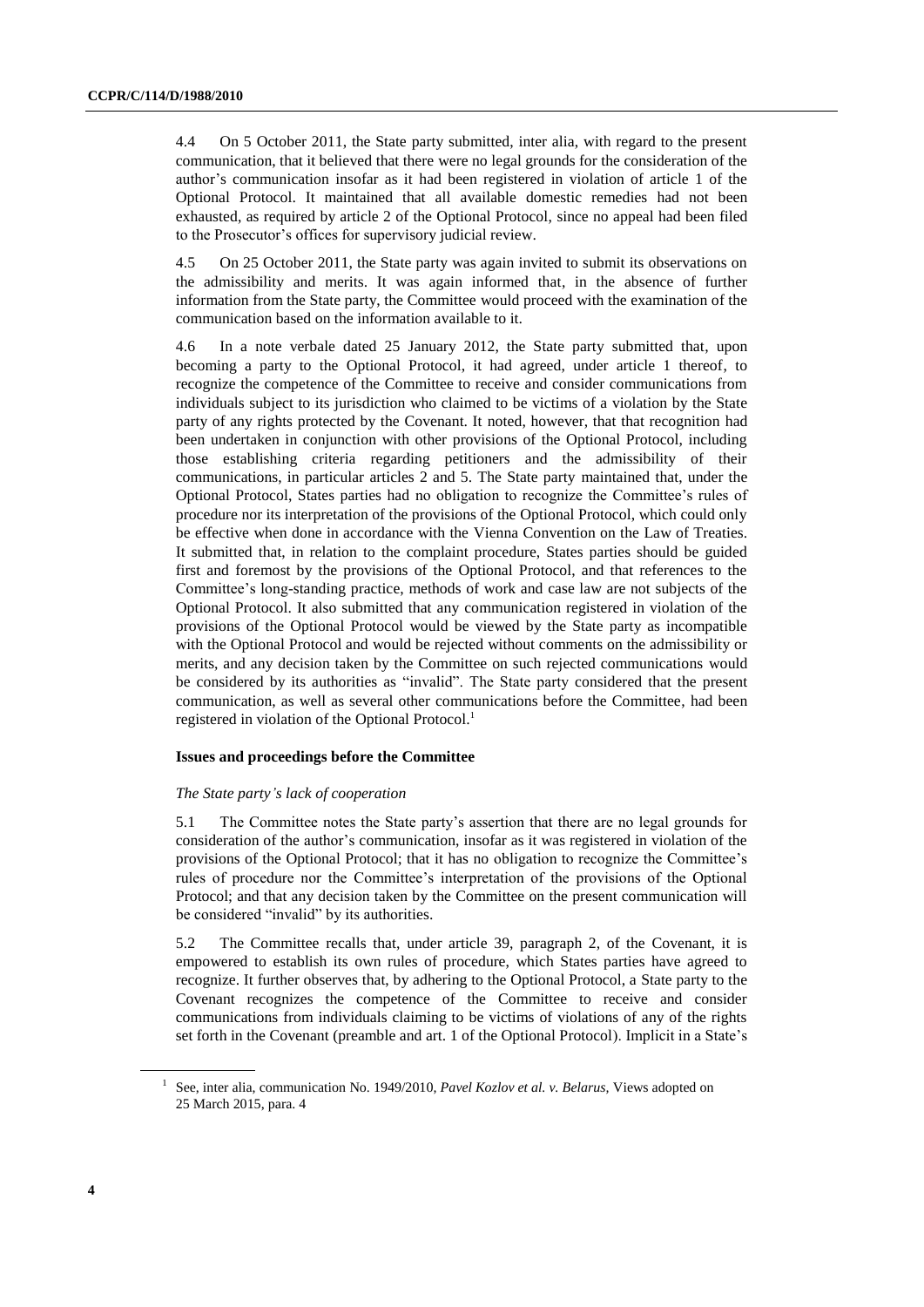adherence to the Optional Protocol is the undertaking to cooperate with the Committee in good faith so as to permit and enable it to consider such communications, and after examination thereof, to forward its Views to the State party and the individual (art. 5, paras. 1 and 4). It is incompatible with those obligations for a State party to take any action that would prevent or frustrate the Committee in its consideration and examination of the communication, and in the expression of its Views. $2$  It is up to the Committee to determine whether a communication should be registered. The Committee observes that, by failing to accept the competence of the Committee to determine whether a communication should be registered and by declaring beforehand that it will not accept the Committee's determination on the admissibility or the merits of the communication, the State party is violating its obligations under article 1 of the Optional Protocol to the International Covenant on Civil and Political Rights.<sup>3</sup>

#### *Consideration of admissibility*

6.1 Before considering any claim contained in a communication, the Human Rights Committee must, in accordance with rule 93 of its rules of procedure, decide whether or not the case is admissible under the Optional Protocol to the Covenant.

6.2 As required under article 5, paragraph 2 (a), of the Optional Protocol, the Committee has ascertained that the same matter is not being examined under another procedure of international investigation or settlement.

6.3 The Committee recalls its jurisprudence, according to which a petition to a Prosecutor's Office to initiate supervisory review to review court decisions that have taken effect does not constitute a remedy that has to be exhausted for the purposes of article 5, paragraph 2 (b), of the Optional Protocol.<sup>4</sup> Accordingly, it considers that it is not precluded by article 5, paragraph 2 (b), of the Optional Protocol from examining the present communication.

6.4 The Committee takes note of the authors' claim that his rights under article 21 of the Covenant have been violated as neither the State party's courts, nor the Zhlobin local authorities explained whether the restriction imposed on his right to freedom of association was permissible for the purposes of the second sentence of article 21 of the Covenant; this remained unrefuted by the State party. In the circumstances, the Committee considers that the author has sufficiently substantiated his claim that raises issues covered under article 21 of the Covenant for purposes of admissibility. It declares the communication admissible and proceeds to its examination on the merits.

#### *Consideration of the merits*

7.1 The Human Rights Committee has considered the present communication in the light of all the information made available to it by the parties, as required under article 5, paragraph 1, of the Optional Protocol.

<sup>2</sup> See, inter alia, communication No. 869/1999, *Piandiong et al. v. Philippines*, Views adopted on 19 October 2000, para. 5.1.

<sup>3</sup> See also communications No. 1226/2003, *Korneenko* v. *Belarus*, Views adopted on 20 July 2012, paras. 8.1 and 8.2; and communication No. 1948/2010, *Turchenyak et al.* v. *Belarus*, Views adopted on 24 July 2013, paras. 5.1. and 5.2.

<sup>4</sup> See communication No. 1873/2009, *Alekseev v. the Russian Federation*, Views adopted on 25 October 2013, at para 8.4; communication No. 1985/2010, *Koktish v. Belarus*, Views adopted on 24 July 2014, para.7.3.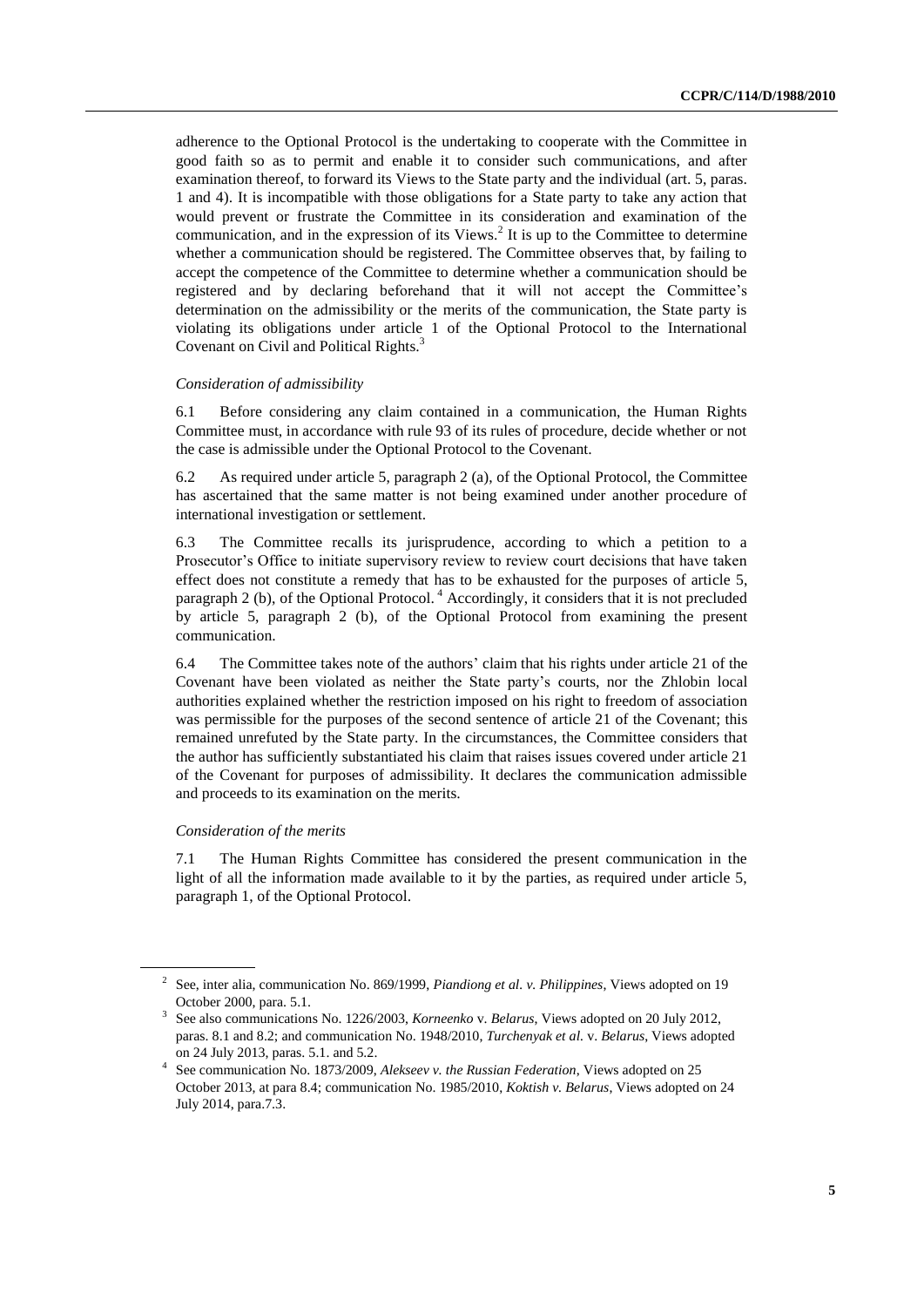7.2 The Committee notes the author's claim that his right to freedom of peaceful assembly has been restricted arbitrarily, since neither the local authorities, nor the courts attempted to explain whether the restriction of his right to freedom of association was permissible under article 21 of the Covenant; that the limitation in question was not necessary under any of the reasons listed in the second sentence of article 21 of the Covenant, notably in the interests of national security or public safety, public order (ordre public), the protection of public health or morals or the protection of the rights and freedoms of others, and that, thus, his right to peaceful assembly was restricted in violation of article 21 of the Covenant, as the imposed limitation was also not necessary in a democratic society.

7.3 The Committee notes that the decision of 23 August 2007 of the Zhlobin Executive District Committee prohibiting the picket on the ground that the purpose of the event, namely, to protest against the politically motivated imprisonment of the former presidential candidate, Mr. Kozulin, contradicted a court ruling pursuant to which Mr. Kozulin's sentence was said to have been unrelated to his political opinions. Furthermore, the relevant decisions of the domestic courts, which find the restriction imposed on the author to be in conformity both with the Law on Mass Events and the Constitution of Belarus, provide no justification for the necessity of imposing the restriction in question.

7.4 The Committee recalls that the right of peaceful assembly, as guaranteed under article 21 of the Covenant, is a fundamental human right that is essential for public expression of one's views and opinions and indispensable in a democratic society. This right entails the possibility of organizing and participating in a peaceful assembly, including the right to a stationary assembly (such as a picket) in a public location. The organizers of an assembly generally have the right to decide on the purpose of the demonstration and no restriction to this right is permissible, unless (a) imposed in conformity with the law; and (b) necessary in a democratic society, in the interests of national security or public safety, public order, protection of public health or morals or protection of the rights and freedoms of others. When a State party imposes restrictions with the aim of reconciling an individual's right to assembly and the aforementioned interests of general concern, it should be guided by the objective to facilitate the right, rather than seeking unnecessary or disproportionate limitations to it. The State party is thus under the obligation to justify the limitation of the right protected by article 21 of the Covenant.<sup>5</sup>

7.5 In the present case, the purpose of the author was to protest against the motives for the imprisonment of a former presidential candidate, Mr. Kozulin, but his request was rejected and the event was not authorized. In these circumstances, and in the absence of any explanations thereon from the State party, the Committee decided to give due weight to the author's allegations. Accordingly, it considers that the decision of the State party's local authorities to deny the author's right to assemble peacefully with others, with a purpose of their choice, to be unjustified, as the fact that the motives alleged by the author have been rejected by the court should not prevent him from continuing to invoke them in the exercise of his rights under the Convention. The Committee also notes, based on the material on file, that in their replies to the authors, the national authorities failed to demonstrate how a picket held with the purpose to protest against the imprisonment of a political figure and a former presidential candidate would jeopardize national security, public safety, public order, the protection of public health or morals or the protection of the rights and freedoms of others. The Committee notes that the prohibition of the assembly based on the argument that the demonstration's purpose contradicts the verdict against Mr. Kozulin and that his sentence is unrelated to his political opinions, unduly limits the author's right to freedom of

<sup>5</sup> See, for example, *Turchenyak et al. v. Belarus*, para. 7.4; and *Pavel Kozlov et al. v. Belarus,* para. 7.4.